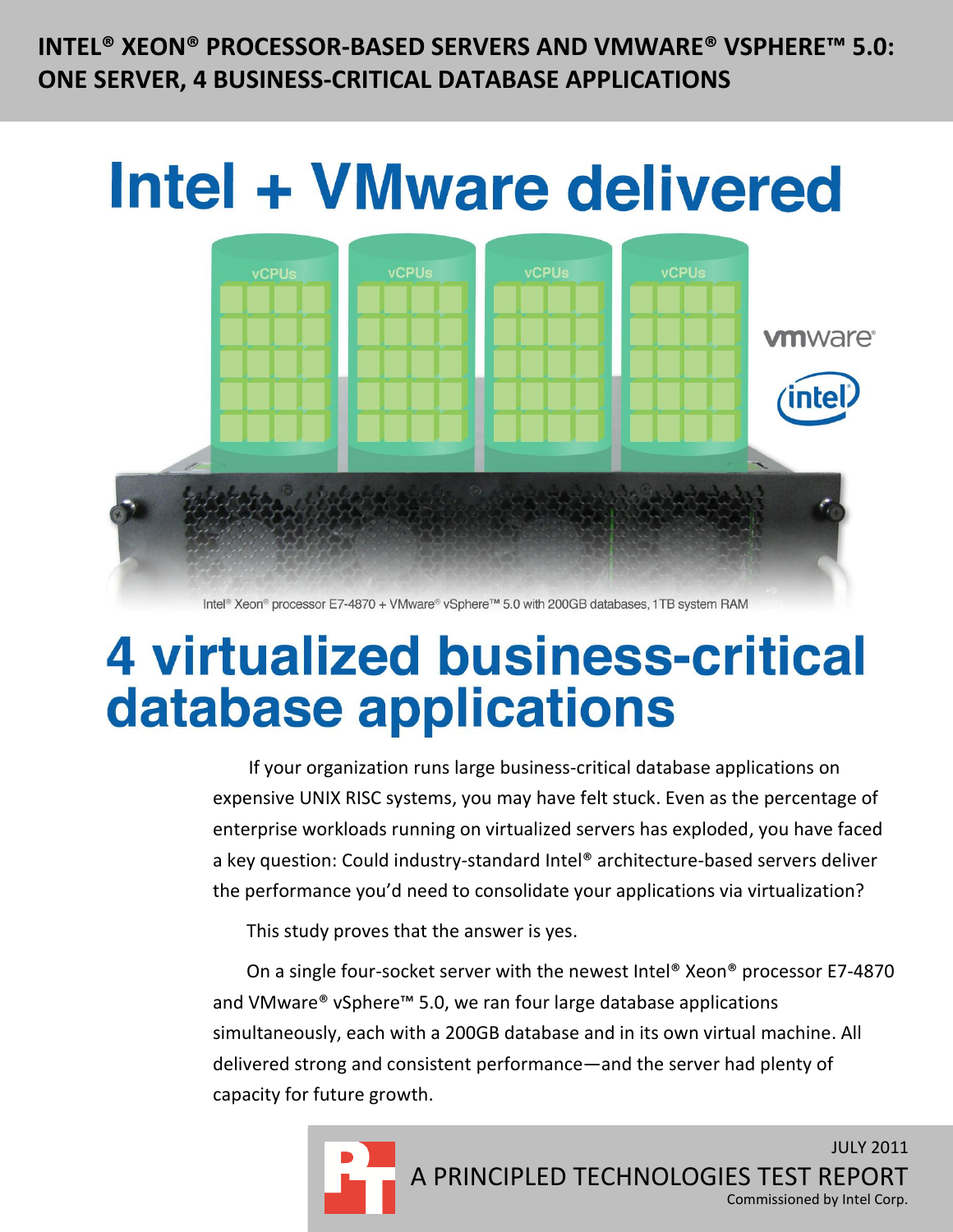# **VIRTUALIZATION ROBUST ENOUGH TO SCALE WITH YOUR LARGE APPLICATIONS**

#### **Harnessing the power of the Intel® Xeon® processor E7 family**

VMware vSphere 5.0 makes use of the power of the Intel® Xeon® processor E7 family. Among its notable features are the following:

- Full support for RAS features for reliability, availability, and serviceability, including Machine Check Architecture recovery (MCA-r)
- Intel<sup>®</sup> Trusted Execution Technology (Intel® TXT)
- Support for up to 2TB of system memory

 $\overline{a}$ 

 Full utilization of the 10-core, 20-thread processor, allowing 80 threads per four-socket server

The argument for migrating from a UNIX/RISC platform to industrystandard Intel-architecture servers running virtual machines (VMs) is straightforward enough: Reduce your capital and operational expenses while maintaining the same or better service levels. What's not to like? And what enterprise would opt out of lowering hardware, power consumption, and maintenance costs? Possibly yours, if your databases are both large and business critical.

Studies abound quantifying the dramatic "consolidation ratios" UNIX/RISCto-Intel migrations make possible and the associated cost savings. However, because they feature small workloads, they don't reflect the scenario you're hoping to achieve—reliably running multiple large database applications, each in its own VM. VMware's most recent version of vSphere has stepped up to take full advantage of the Intel Xeon processor E7-4870's enormous potential, making such a proposition possible.

To learn just how well the Intel/VMware solution supports multiple large database applications, we ran Benchmark Factory's TPC-H-like workload against four virtual machines using 200GB databases. By fully utilizing the Intel Xeon processor E7-4870-based server's massive core count, this solution comfortably supported four 200GB databases. It did so without overcommitting resources, allowing all VMs to run in parallel with solid performance.

Our research suggests that a large UNIX/RISC-based, business-critical database application that was handling peaks of approximately 10,000 queries per hour was delivering good performance. For instance, in a concurrency and workload management study by the WinterCorp consulting group, researchers state that Nationwide Financial Services completes around 2,500 queries per hour, with a maximum of 10,000 queries per hour, using a TwinFin<sup>™</sup> data warehouse appliance from Netezza®, an IBM® Company.<sup>1</sup> In our testing, each of the database applications in the four VMs far exceeded that many queries per hour, so each could replace an existing server running such a large businesscritical database application.

These results show how your enterprise can maintain or even improve upon the performance of the UNIX/RISC platform while cutting your costs considerably.

<sup>&</sup>lt;sup>1</sup> <http://www.netezza.com/documents/whitepapers/Concurrency-and-Workload-Management-WP.pdf>

Intel® Xeon® processor-based servers and VMware® vSphere™ 5.0: A Principled Technologies test report **2** One server, 4 business-critical database applications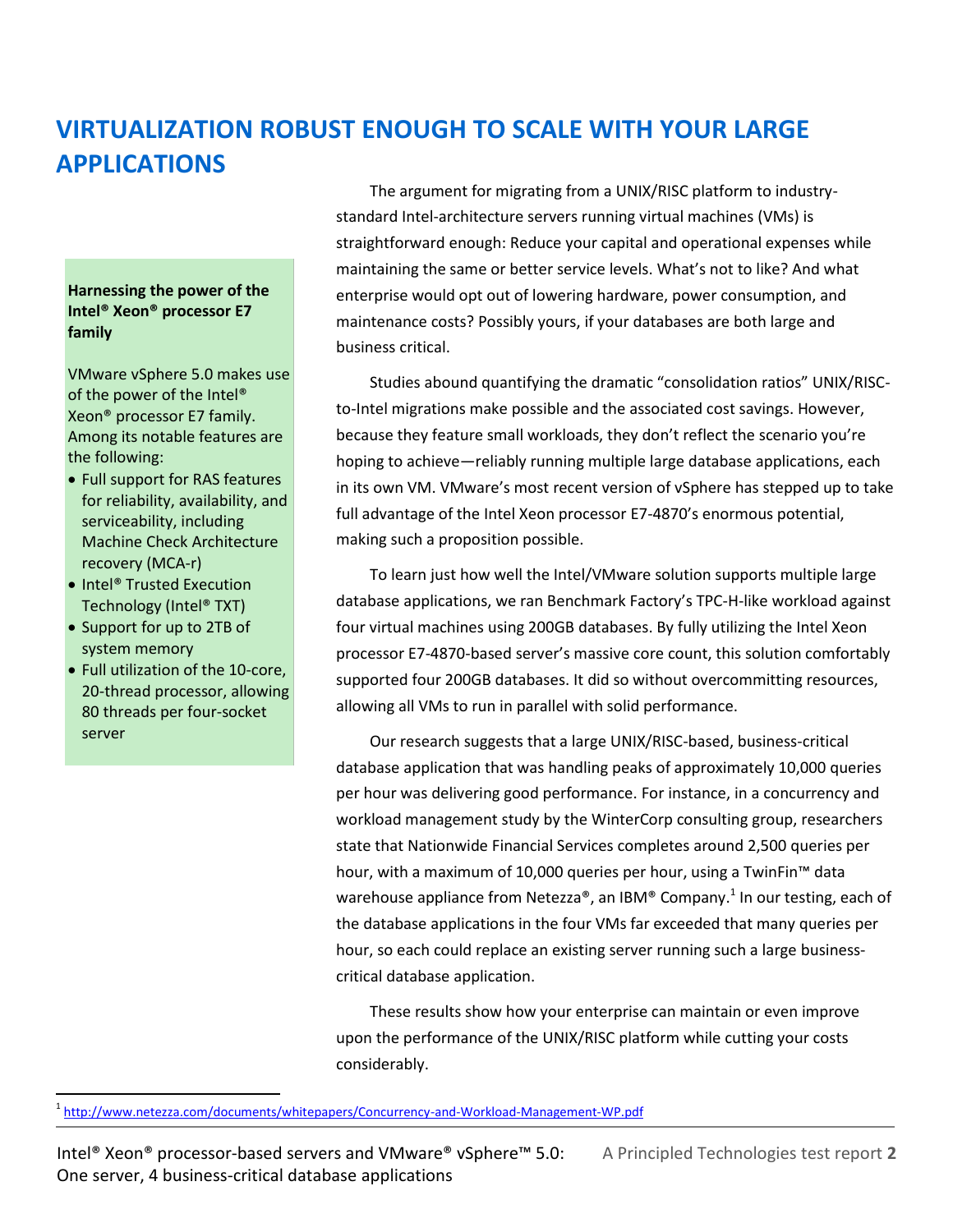# **HOW MANY 200GB DATABASE APPS CAN THIS PLATFORM HANDLE WITH EASE?**

We used Quest Software® Benchmark Factory® as our test engine, using its custom load scenario feature to create a TPC-H-like business-intelligence database workload. (While Benchmark Factory's workload is similar to the more widely known Transaction Processing Performance Council [TPC] benchmarks, the results are not directly comparable. In addition, benchmark results on different database sizes are not comparable.) We used Benchmark Factory's workload because it focuses on decision support systems, which run complex queries, examine large data volumes, and provide answers to important business questions. The Intel Xeon processor E7-4870-based server with VMware vSphere 5.0 ran four virtual machines with updated operating systems and database software as well as a 200GB Benchmark Factory-created database. We conducted three test runs and report the median run.

As Figure 1 shows, the four VMs achieved comparable Benchmark Factory TPC-H scores. All four VMs ran Benchmark Factory's TPC-H-like workload concurrently and completed their tasks in about the same time. Given that the scores are all over 10,000 queries per hour, each VM should be able to replace an existing business intelligence database server. The Intel Xeon processor E7- 4870-based server was near 80 percent processor utilization for all three runs.

| <b>VM</b>            | <b>Benchmark Factory</b><br><b>QphH</b> score | <b>Run time</b><br>(seconds) |  |
|----------------------|-----------------------------------------------|------------------------------|--|
| VM <sub>1</sub>      | 23,829                                        | 890                          |  |
| VM <sub>2</sub>      | 24,528                                        | 872                          |  |
| VM3                  | 24,638                                        | 866                          |  |
| VM <sub>4</sub>      | 24,806                                        | 870                          |  |
| <b>Total/Average</b> | 97,801                                        | 875                          |  |

**Figure 1. The processing power and other capabilities of the Intel® Xeon® processor E7-4870-based server allowed all four VMs to run with consistent performance.**

We provide server configuration information in [Appendix A,](#page-4-0) our detailed test results in [Appendix B,](#page-6-0) and our detailed test methodology in [Appendix C.](#page-7-0)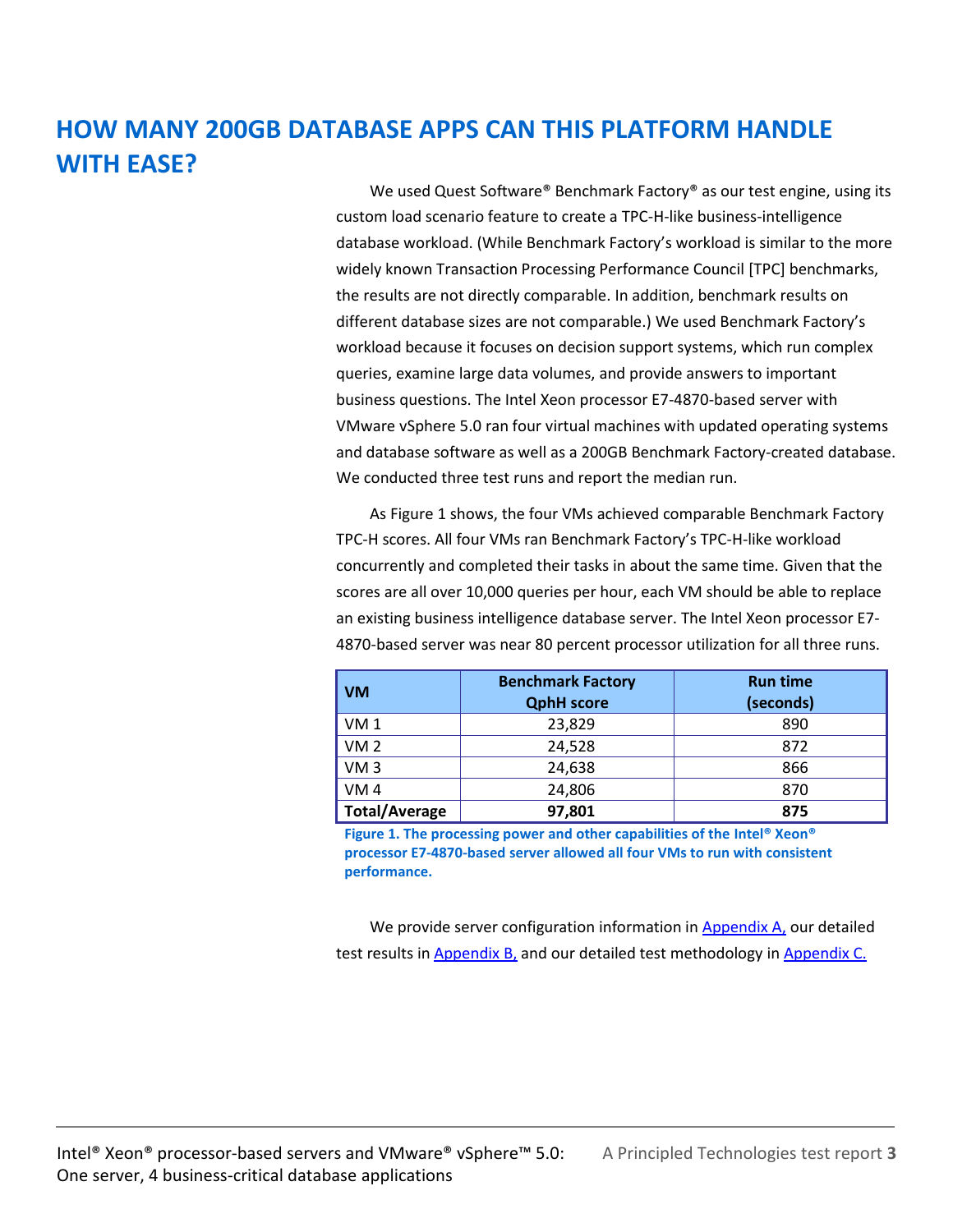## **SUMMARY**

These results show the consistently strong performance you can expect using virtualization on an Intel Xeon processor E7-4870-based server running VMware vSphere 5.0 to run very large business-critical database applications. The implications for your enterprise are significant: You can enjoy the same reliable performance you have had with the UNIX/RISC platform while lowering hardware, power consumption, and maintenance costs.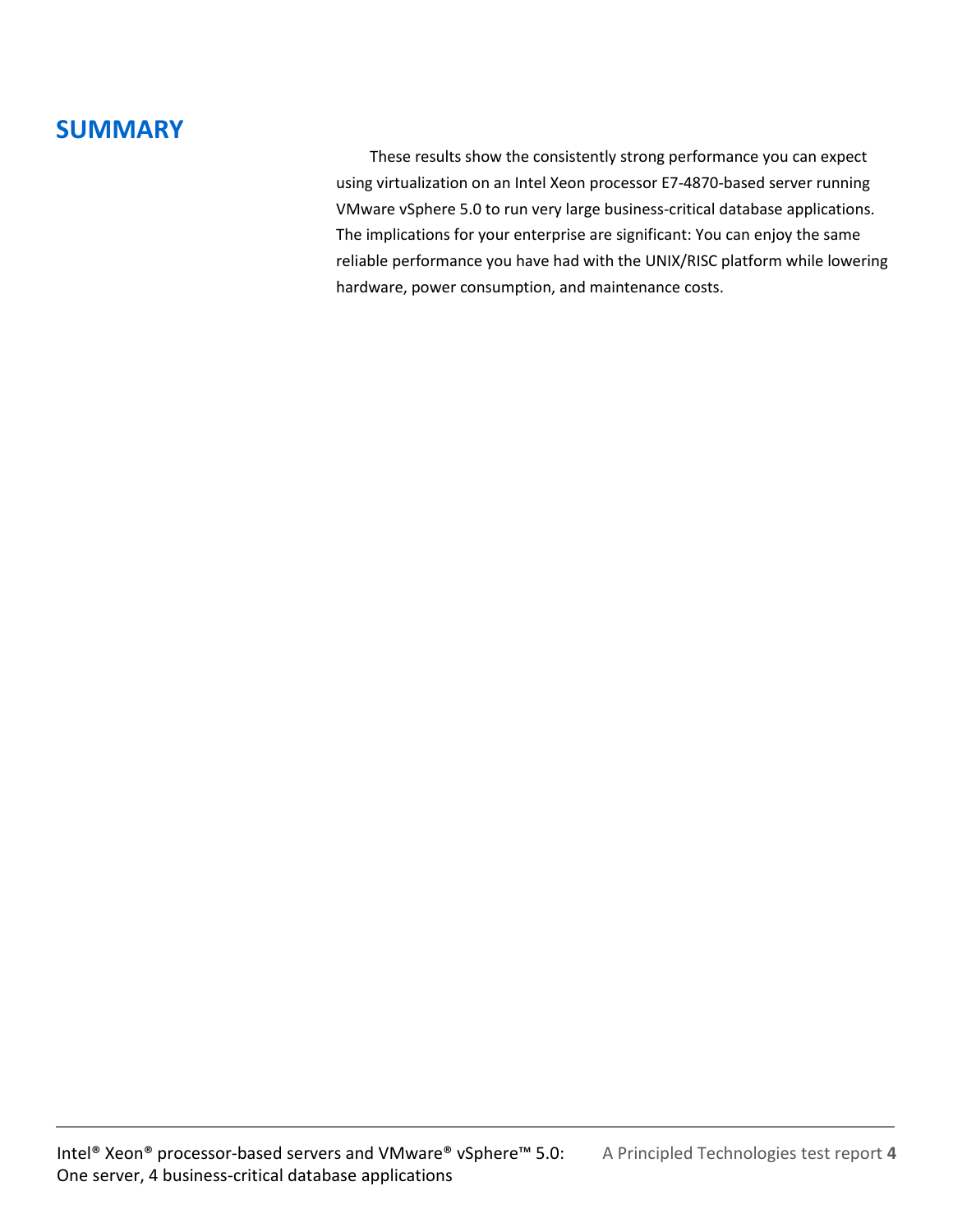# <span id="page-4-0"></span>**APPENDIX A – SERVER AND STORAGE CONFIGURATION INFORMATION**

Figure 2 provides detailed configuration information about the test server.

| <b>System</b>                         | Intel <sup>®</sup> Xeon <sup>®</sup> processor E7-4870-based server |  |  |  |  |
|---------------------------------------|---------------------------------------------------------------------|--|--|--|--|
| <b>Power supplies</b>                 |                                                                     |  |  |  |  |
| <b>Total number</b>                   | 4                                                                   |  |  |  |  |
| Vendor and model number               | Delta DPS-850FB                                                     |  |  |  |  |
| Wattage of each (W)                   | 850                                                                 |  |  |  |  |
| <b>Cooling fans</b>                   |                                                                     |  |  |  |  |
| <b>Total number</b>                   | 8                                                                   |  |  |  |  |
| Vendor and model number               | Delta PFB0812DHE                                                    |  |  |  |  |
| Dimensions (h x w) of each            | 3.50" x 3.50"                                                       |  |  |  |  |
| Volts                                 | 12                                                                  |  |  |  |  |
| Amps                                  | 3.3                                                                 |  |  |  |  |
| General                               |                                                                     |  |  |  |  |
| Number of processor packages          | 4                                                                   |  |  |  |  |
| Number of cores per processor         | 10                                                                  |  |  |  |  |
| Number of hardware threads per core   | $\overline{c}$                                                      |  |  |  |  |
| <b>CPU</b>                            |                                                                     |  |  |  |  |
| Vendor                                | Intel                                                               |  |  |  |  |
| Name                                  | Xeon                                                                |  |  |  |  |
| Model number                          | E7-4870                                                             |  |  |  |  |
| Stepping                              | F <sub>2</sub>                                                      |  |  |  |  |
| Socket type                           | Socket 1567                                                         |  |  |  |  |
| Core frequency (GHz)                  | 2.40                                                                |  |  |  |  |
| Bus frequency (GT/s)                  | 6.4                                                                 |  |  |  |  |
| L1 cache                              | 32 KB + 32 KB (per core)                                            |  |  |  |  |
| L <sub>2</sub> cache                  | 256 KB (per core)                                                   |  |  |  |  |
| L3 cache (MB)                         | 30                                                                  |  |  |  |  |
| Platform                              |                                                                     |  |  |  |  |
| Vendor and model number               | Quanta QCI QSSC-S4R                                                 |  |  |  |  |
| Motherboard model number              | 31S4RMB00A0                                                         |  |  |  |  |
| Motherboard chipset                   | Intel <sup>®</sup> 7500 chipset                                     |  |  |  |  |
| BIOS name and version                 | Intel QSSC-S4RQCI.01.00.S012.031420111618<br>(03/14/2011)           |  |  |  |  |
| <b>BIOS</b> settings                  | Intel <sup>®</sup> Virtualization Technology Enabled                |  |  |  |  |
| <b>Memory module(s)</b>               |                                                                     |  |  |  |  |
| Total RAM in system (GB)              | 1,024                                                               |  |  |  |  |
| Vendor and model number               | Samsung M393B2K70CM0-CF8                                            |  |  |  |  |
| <b>Type</b>                           | DDR3 PC3-8500                                                       |  |  |  |  |
| Speed (MHz)                           | 1,066                                                               |  |  |  |  |
| Speed running in the system (MHz)     | 1,066                                                               |  |  |  |  |
| Timing/Latency (tCL-tRCD-tRP-tRASmin) | $7 - 7 - 7 - 20$                                                    |  |  |  |  |
| Size (GB)                             | 16                                                                  |  |  |  |  |

Intel® Xeon® processor-based servers and VMware® vSphere™ 5.0: A Principled Technologies test report **5** One server, 4 business-critical database applications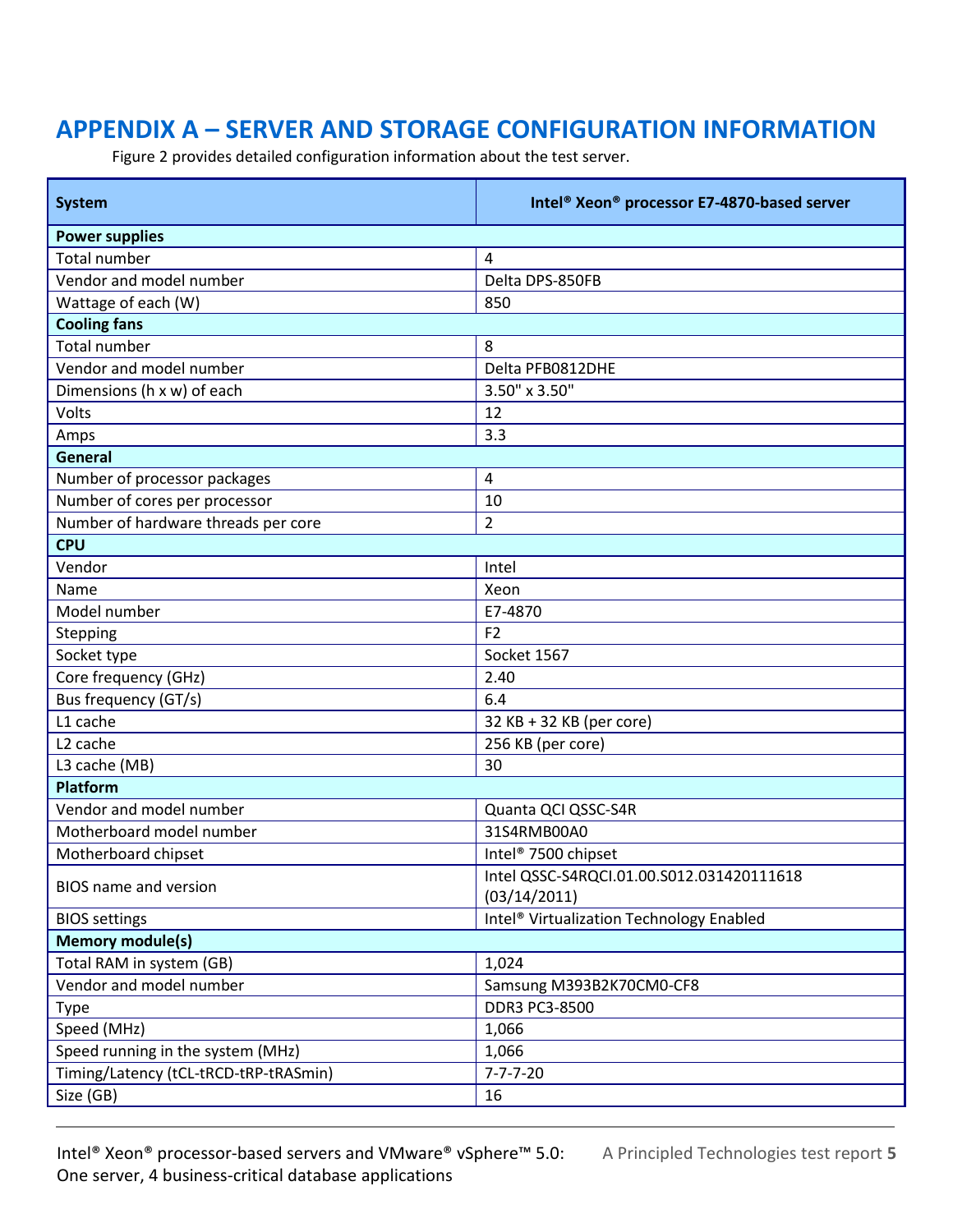| <b>System</b>             | Intel <sup>®</sup> Xeon <sup>®</sup> processor E7-4870-based server |  |  |  |  |
|---------------------------|---------------------------------------------------------------------|--|--|--|--|
| Number of RAM module(s)   | 64                                                                  |  |  |  |  |
| Chip organization         | Double-sided                                                        |  |  |  |  |
| Rank                      | Quad                                                                |  |  |  |  |
| <b>Hard disk</b>          |                                                                     |  |  |  |  |
| Vendor and model number   | Seagate ST9146803SS                                                 |  |  |  |  |
| Number of disks in system | $\overline{2}$                                                      |  |  |  |  |
| Size (GB)                 | 146                                                                 |  |  |  |  |
| Buffer size (MB)          | 16                                                                  |  |  |  |  |
| <b>RPM</b>                | 10,000                                                              |  |  |  |  |
| <b>Type</b>               | SAS                                                                 |  |  |  |  |
| <b>Operating system</b>   |                                                                     |  |  |  |  |
| Name                      | VMware ESXi 5.0.0                                                   |  |  |  |  |
| File system               | EXT <sub>3</sub>                                                    |  |  |  |  |
| Kernel                    | 5.0.0                                                               |  |  |  |  |
| <b>Build</b>              | 441354                                                              |  |  |  |  |
| Language                  | English                                                             |  |  |  |  |
| <b>Ethernet</b>           |                                                                     |  |  |  |  |
| Vendor and model number   | Intel 82576NS Gigabit Ethernet Controller                           |  |  |  |  |
| Type                      | Integrated                                                          |  |  |  |  |
| <b>Optical drive(s)</b>   |                                                                     |  |  |  |  |
| Vendor and model number   | Sony Optiarc AD-7580S                                               |  |  |  |  |
| Type                      | <b>DVD-RW</b>                                                       |  |  |  |  |
| <b>USB ports</b>          |                                                                     |  |  |  |  |
| Number                    | 5                                                                   |  |  |  |  |
| <b>Type</b>               | <b>USB 2.0</b>                                                      |  |  |  |  |

**Figure 2. Server configuration information.**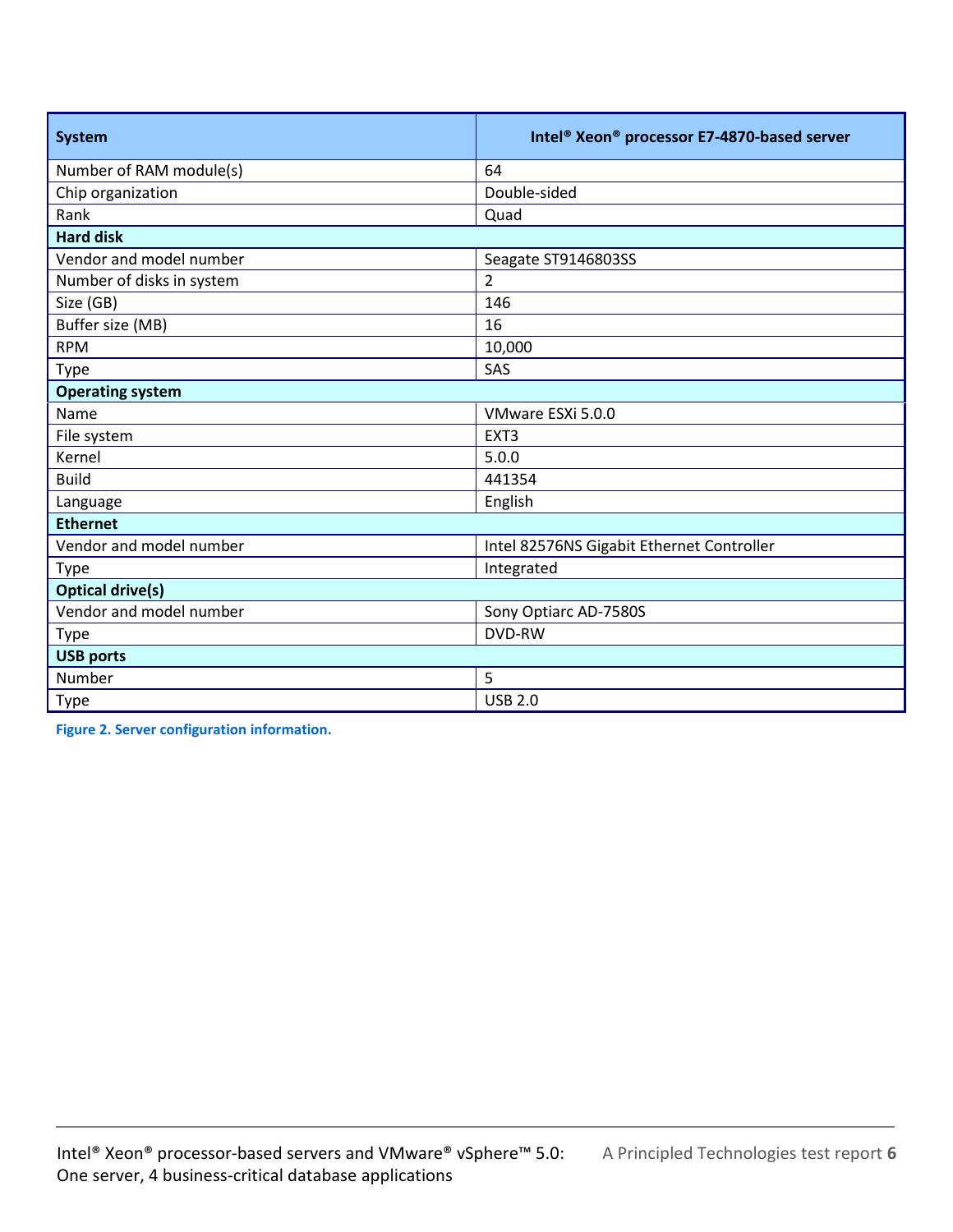# <span id="page-6-0"></span>**APPENDIX B – DETAILED TEST RESULTS**

Figure 3 presents our results from all three test runs.

| <b>VM</b>            | <b>Benchmark Factory TPC-H</b><br>score | <b>Run time (seconds)</b> | <b>CPU</b> utilization |  |  |
|----------------------|-----------------------------------------|---------------------------|------------------------|--|--|
| Run 1                |                                         |                           |                        |  |  |
| VM <sub>1</sub>      | 24,486                                  | 867                       |                        |  |  |
| VM <sub>2</sub>      | 24,478                                  | 875                       |                        |  |  |
| VM <sub>3</sub>      | 24,286                                  | 888                       |                        |  |  |
| VM <sub>4</sub>      | 24,816                                  | 867                       |                        |  |  |
| <b>Total/Average</b> | 98,066                                  | 874                       | 84%                    |  |  |
| Run <sub>2</sub>     |                                         |                           |                        |  |  |
| VM <sub>1</sub>      | 23,829                                  | 890                       |                        |  |  |
| VM <sub>2</sub>      | 24,528                                  | 872                       |                        |  |  |
| VM <sub>3</sub>      | 24,638                                  | 866                       |                        |  |  |
| VM4                  | 24,806                                  | 870                       |                        |  |  |
| <b>Total/Average</b> | 97,801                                  | 875                       | 83%                    |  |  |
| Run 3                |                                         |                           |                        |  |  |
| VM <sub>1</sub>      | 24,495                                  | 873                       |                        |  |  |
| VM <sub>2</sub>      | 24,254                                  | 876                       |                        |  |  |
| VM <sub>3</sub>      | 24,587                                  | 870                       |                        |  |  |
| VM4                  | 24,382                                  | 880                       |                        |  |  |
| <b>Total/Average</b> | 97,718                                  | 875                       | 83%                    |  |  |

**Figure 3. Results from all three test runs.**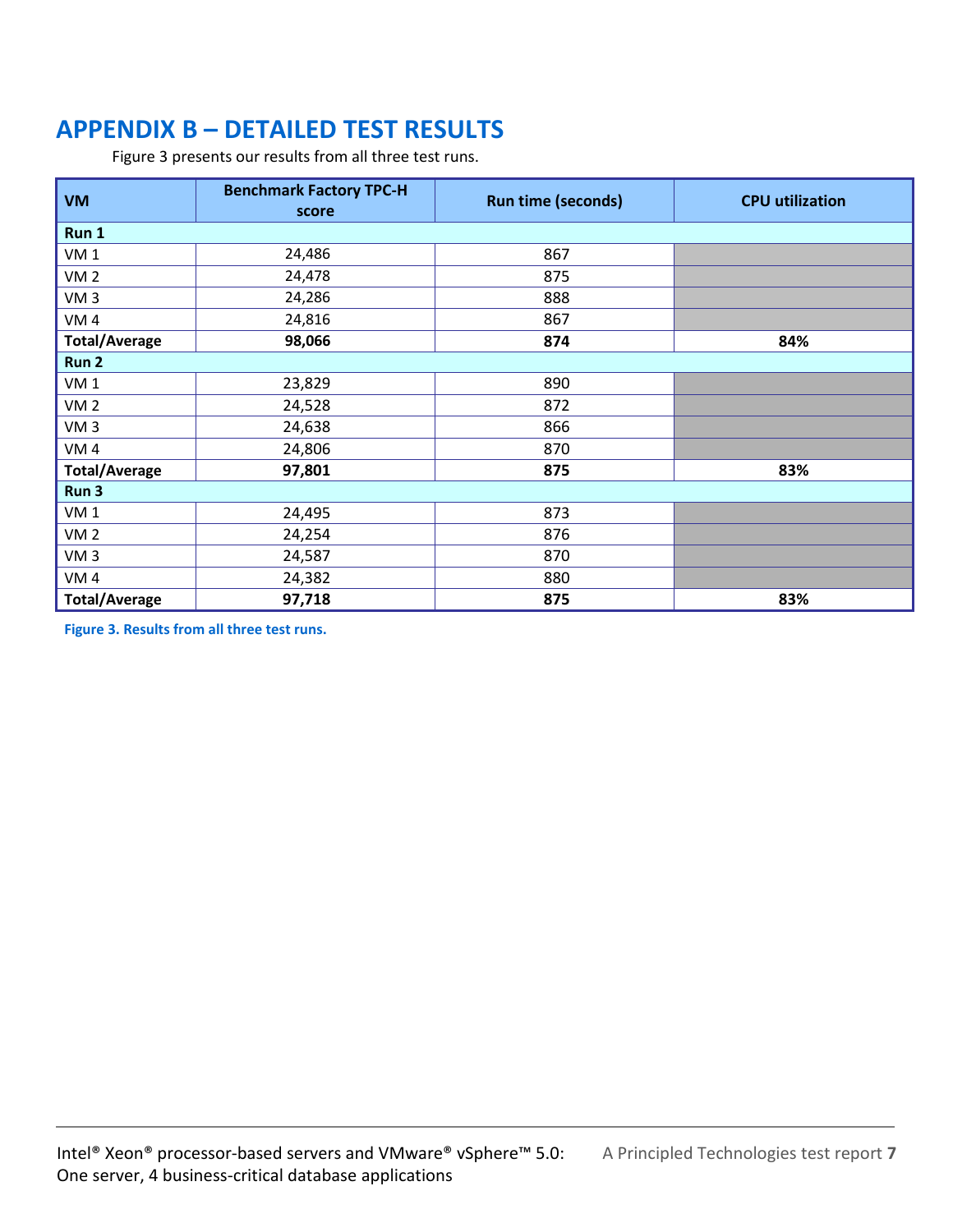## <span id="page-7-0"></span>**APPENDIX C – DETAILED TEST METHODOLOGY**

In this appendix, we present the steps we followed as we conducted our testing. To measure database performance, we used the Benchmark Factory for Databases tool, which lets you conduct database workload replay, industry-standard benchmark testing, and scalability testing. It enables you to deploy changes to your database environment with confidence by reducing the risks associated with patches, upgrades, migrations, and adjustments to virtual machine configurations. Benchmark Factory is a more flexible, simpler, and less expensive alternative to Oracle Real Application Testing. With this workload replay and scheduling software, you can eliminate slow SQL database performance and dramatically simplify high performance database management. More information on Benchmark Factory is available a[t http://www.quest.com/benchmark-factory/](http://www.quest.com/benchmark-factory/)

### **Setting up and configuring the EMC storage**

We used an EMC® CLARiiON® Fibre Channel connected SAN for this testing. The CX3-40 has two storage processors SP-A and SP-B. We used three QLogic® QLE2462 dual-port host bus adapters (HBA) in our server for testing. We cabled six HBA ports to each SP (A and B) on the SAN to balance the load between SPs. We used seven enclosures of disks on the SAN; with one exception, each enclosure had 15 disks. One of the trays only had 13 disks.

We ran one SQL Server 2008 R2 instance per VM. We created six RAID groups for our test server, two for VM operating systems and four for VM databases/logs. Each of the six RAID groups was composed of 16 disks, and set up as a RAID 0. We then created six 1,066GB LUNs, one on each RAID group.

### **Installing VMware vSphere 5.0**

- 1. Turn on the server, and insert the vSphere CD.
- 2. Once the server boots from the CD, it should go into an automatic setup process. This should take about 45 minutes.
- 3. Once the setup completes, VMware vSphere boots and is ready for use.

### **Installing vSphere client on a management workstation**

- 1. Configure your management workstation to be on the same subnet as your vSphere server. In Internet Explorer, navigate to the IP address of your vSphere server.
- 2. Accept certificate warnings by clicking Continue to this website (not recommended), and continue.
- 3. Click Download vSphere Client to download the vSphere client.
- 4. Choose Run to Install.
- 5. Choose your language, and click OK.
- 6. At the Welcome screen, click Next.
- 7. Read the End-User Patent Agreement, and click Next.
- 8. Accept the license terms, and click Next.
- 9. Enter user and organization details, and click Next.
- 10. At the Destination folder screen, click Change if you wish to change your install destination; otherwise click Next.
- 11. Click Install.
- 12. To complete the installation, click Finish.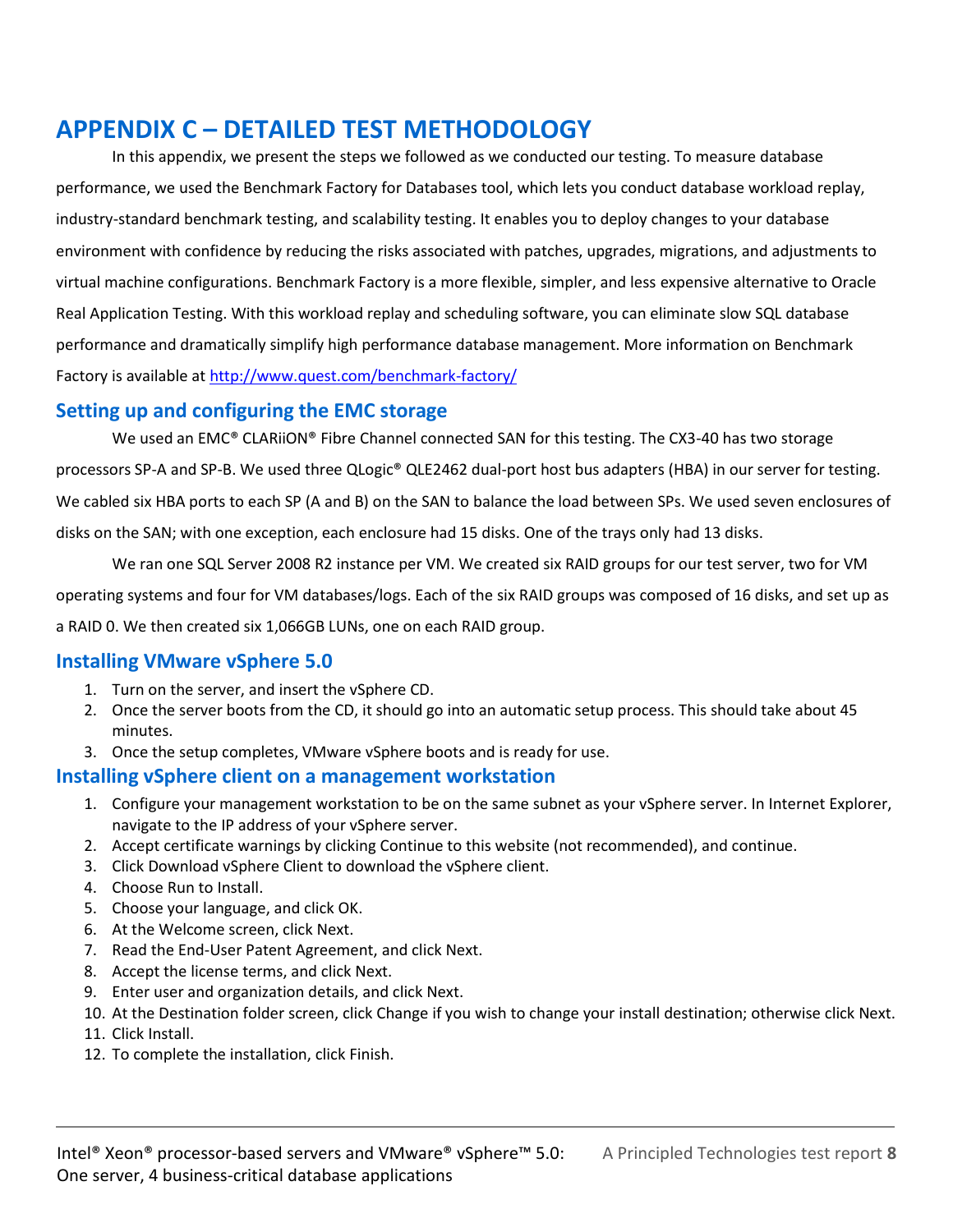### **Creating a virtual machine with vSphere**

- 1. Click Start→All Programs→VMware→VMware vSphere client.
- 2. Enter the IP address or hostname, user name, and password, and click Login.
- 3. Right-click on the host, and choose New Virtual Machine.
- 4. Choose Custom, and click Next.
- 5. Assign a name to the virtual machine, and click Next.
- 6. Select a datastore for the virtual machine files, and click Next.
- 7. Choose Virtual Machine Version: 8, and click Next.
- 8. Choose Microsoft Windows, then Microsoft Windows Server 2008 R2 (64-bit). Click Next.
- 9. Select the number of virtual processors and cores per virtual processor you want to allocate (20 virtual processors and one core per virtual processor in our case), and click Next.
- 10. Select the amount of RAM you want to allocate (245 GB in our case), and click Next.
- 11. Select 1 as the number of NICs, select your network, and select your desired network adapter. Click Next.
- 12. Choose LSI Logic SAS as the SCSI controller, and click Next.
- 13. Select Create a new virtual disk, and click Next.
- 14. Choose disk size, store location, select Flat Disk, and click Next.
- 15. Select the appropriate virtual device node, and click Next.
- 16. Click Finish.

#### **Installing Windows Server 2008 R2 Datacenter Edition on the hosts**

- 1. Insert the installation DVD for Windows Server 2008 R2 x64 into the drive.
- 2. In vSphere, right-click the virtual machine, and choose Edit Settings.
- 3. Click CD/DVD drive 1, click the Host Device radio button, and choose the appropriate drive.
- 4. Click OK.
- 5. Right-click the machine, and choose Power $\rightarrow$ Power On.
- 6. Right-click the machine, and choose Open console.
- 7. At the Language Selection Screen, click Next.
- 8. Click Install Now.
- 9. Select Windows Server 2008 R2 Datacenter (Full Installation), and click Next.
- 10. Click the I accept the license terms check box, and click Next.
- 11. Click Custom.
- 12. Click Drive options (advanced).
- 13. Ensure you select the proper drive, and click New.
- 14. Click Apply.
- 15. Click Next.
- 16. At the User's password must be changed before logging on warning screen, click OK.
- 17. Set the Administrator password, and click the arrow to continue.
- 18. At the Your password has been changed screen, click OK.

### **Installing VMware tools on the Virtual machine**

- 1. Right-click the virtual machine, select Guest $\rightarrow$ Install/Upgrade VMware tools.
- 2. Click OK to close the VMware Tools warning.
- 3. Right-click the VM, and choose Open Console.
- 4. Double-click Run setup.exe
- 5. At the Welcome screen, click Next.
- 6. Select Typical Installation, and click Next.
- 7. Click Install.
- 8. After installation is complete, click Finish, and restart the virtual machine.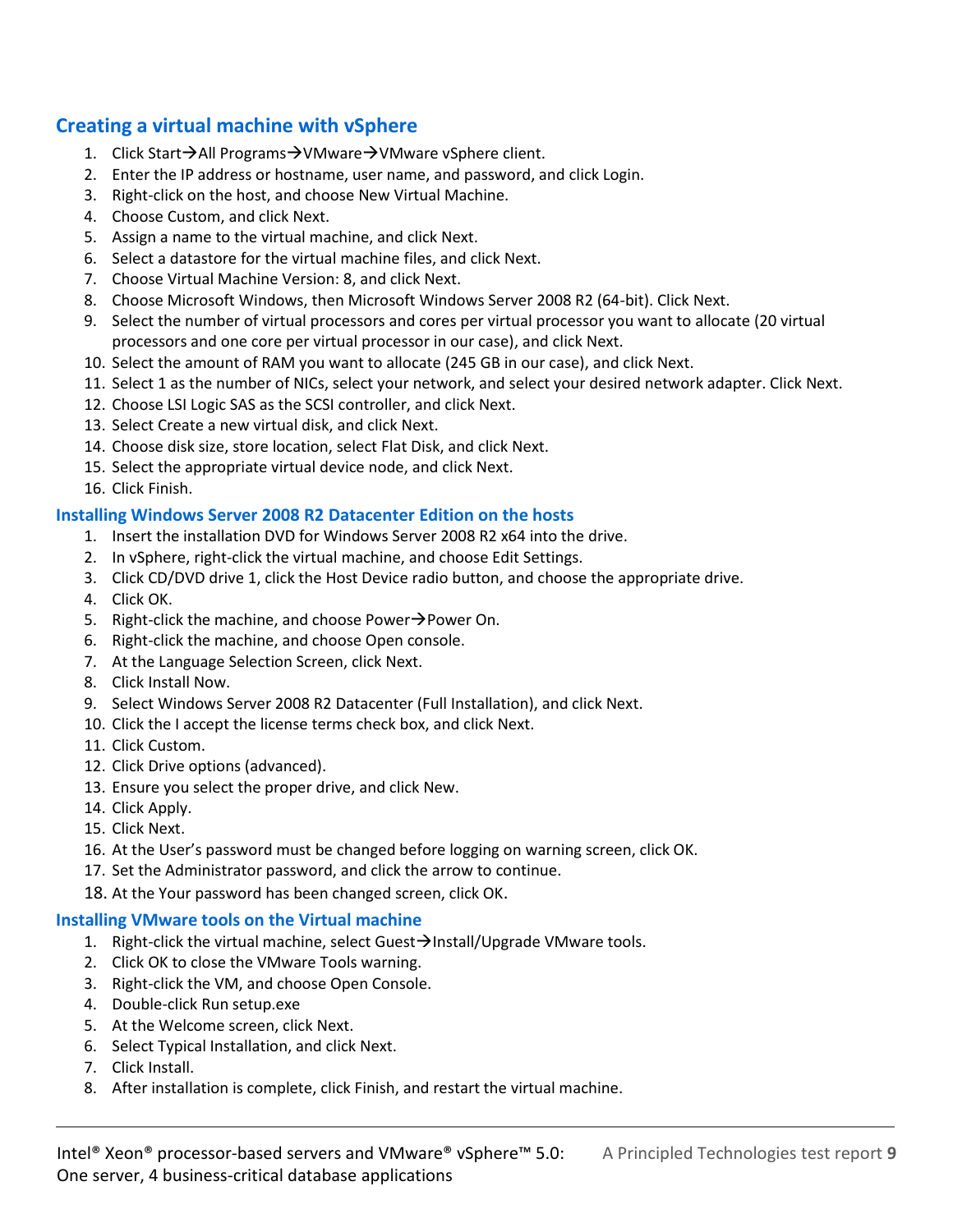#### **How to create additional virtual disks**

- 1. Right-click the virtual machine, and select Edit Settings.
- 2. Click Add…
- 3. Select Hard Disk, and click Next.
- 4. Select Create a new virtual disk, and click Next.
- 5. Change the size of your virtual disk to 300 GB, select your database datastore, and click Next.
- 6. Change your virtual device node to SCSI (1:0), and click Next.
- 7. To complete the creation of your virtual disk, click Finish.
- 8. Click SCSI Controller 1.
- 9. Under SCSI Controller Type, click Change.
- 10. Select VMware Paravirtual, and click Next.
- 11. Repeat steps 1 through 7 to create an additional 10 GB virtual disk to store tempdb.

#### **Enabling Large Pages**

- 1. Click Start $\rightarrow$ Administrative Tools $\rightarrow$ Local Security Policy.
- 2. Click Local Policies  $\rightarrow$  User Rights Assignment.
- 3. Right-click Lock Pages in Memory, and select Properties.
- 4. Click Add User or Group…
- 5. Type Administrator, and click Check Names.
- 6. Click OK.
- 7. Click OK.

#### **Setting up network configuration on the server**

- 1. Click Start $\rightarrow$  Control Panel.
- 2. Click Network and Internet.
- 3. Click View network status and tasks.
- 4. Click the Local Area Connection assigned to client/server network traffic.
- 5. Click Properties.
- 6. Select Internet Protocol Version 4 (TCP/IPv4), and click Properties.
- 7. In the Internet Protocol Version 4 (TCP/IPv4) Properties screen, select the Use the following IP address radio button.
- 8. Enter a valid static IP address, subnet mask, and default gateway.
- 9. Click OK, and click Close to exit.

#### **Tuning the virtual machine**

- 1. Click Start $\rightarrow$ All Programs $\rightarrow$ VMware $\rightarrow$ VMware vSphere client.
- 2. Right-click your virtual machine, and click Edit Settings.
- 3. Click the Resource tab.
- 4. Click Advanced CPU.
- 5. Fill in the appropriate CPU binding (0-19, 20-39, 40-59, 60-79).
- 6. Click Advanced Memory.
- 7. Click use memory from nodes, and select the appropriate NUMA node (0, 1, 2, 3).
- 8. Click the Options tab.
- 9. Click General.
- 10. Click Configuration.
- 11. Click Add Row.
- 12. Type numa.vcpu.maxPerVirtualNode in the first column and 32 in the second.
- 13. Click Add Row.
- 14. Type numa. vcpu.preferHT in the first column and true in the second.
- 15. Click OK.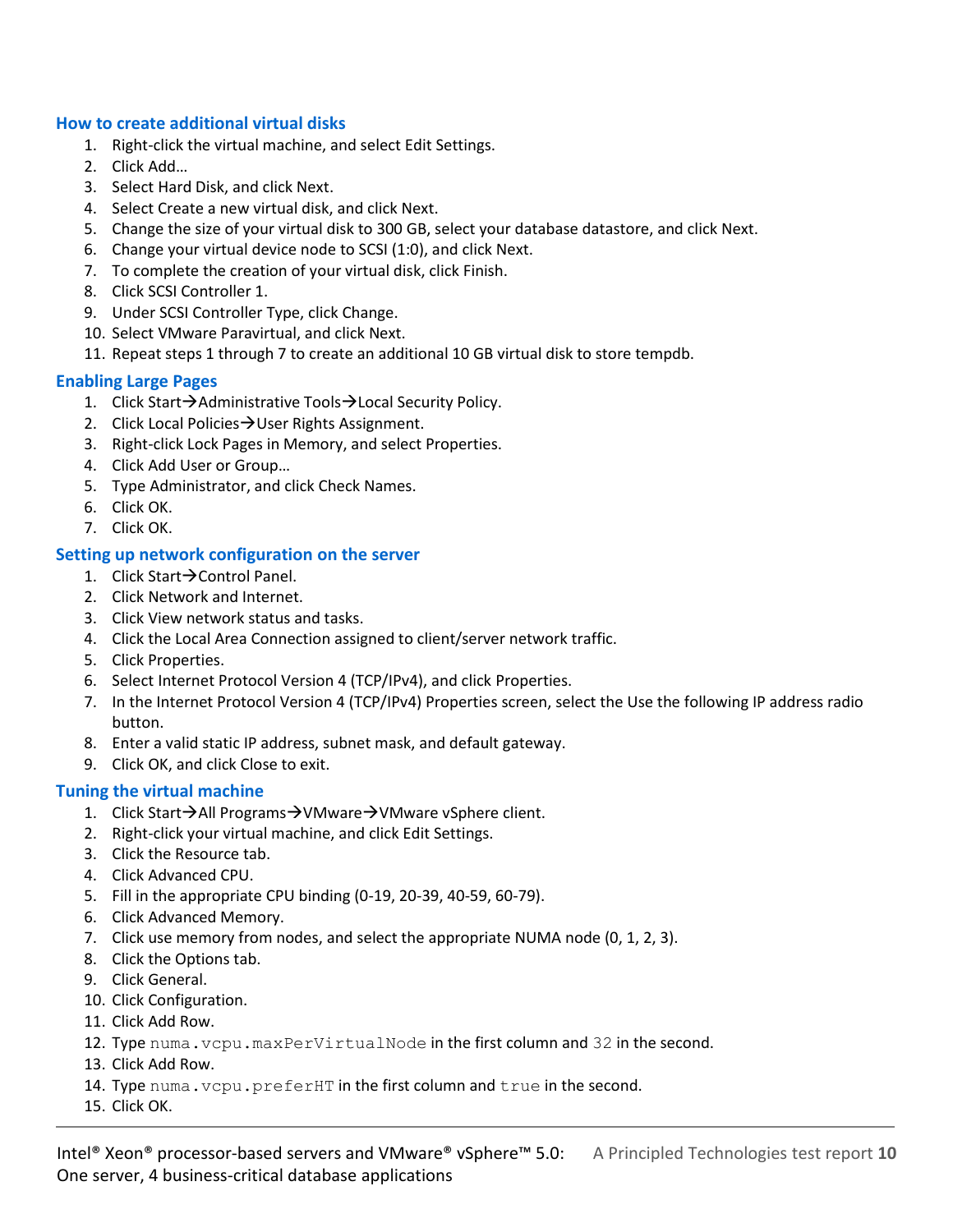#### **Installing system updates in Windows Server 2008 R2**

We installed all the following updates available on April 13, 2011 on each virtual machine:

- Security Update for Windows Server 2008 R2 x64 Edition (KB2503658)
- Security Update for Windows Server 2008 R2 x64 Edition (KB2506223)
- Security Update for Windows Server 2008 R2 x64 Edition (KB2425227)
- Security Update for Windows Server 2008 R2 x64 Edition (KB2511455)
- Update for Windows Server 2008 R2 x64 Edition (KB2505438)
- Update for Windows Server 2008 R2 x64 Edition (KB2511250)
- Update for Windows Server 2008 R2 x64 Edition (KB2506014)
- Cumulative Security Update for Internet Explorer 8 for Windows Server 2008 R2 x64 Edition (KB2497640)
- Windows Internet Explorer 9 for Windows Server 2008 R2 for x64-based Systems
- Cumulative Security Update for ActiveX Killbits for Windows Server 2008 R2 x64 Edition (KB2508272)
- Security Update for Windows Server 2008 R2 x64 Edition (KB2507618)
- Security Update for Windows Server 2008 R2 x64 Edition (KB2510531)
- Update for Windows Server 2008 R2 x64 Edition (KB2484033)
- Security Update for Windows Server 2008 R2 x64 Edition (KB2509553)
- Security Update for Windows Server 2008 R2 x64 Edition (KB2506212)
- Security Update for .NET Framework 3.5.1 on Windows 7 and Windows Server 2008 R2 SP1 for x64-based Systems (KB2446710)
- Update for Windows Server 2008 R2 x64 Edition (KB2524375)
- Security Update for Windows Server 2008 R2 x64 Edition (KB2508429)

#### **Installing SQL Server 2008 R2 on the VM**

- 1. Insert the DVD into the physical DVD drive.
- 2. Right-click the VM, and choose Power $\rightarrow$ Power On.
- 3. Right-click the VM, and choose Open Console.
- 4. Click the connect CD/DVD button. Choose CD\DVD Drive 1, Connect to host device.
- 5. On the Autoplay menu, click Run SETUP.EXE.
- 6. If the application prompts you to install the .NET Framework, click OK to install.
- 7. At the SQL Server Installation Center screen, select Installation.
- 8. Click New Installation or add features to existing installation.
- 9. At the Setup Support Rules page, click OK.
- 10. Enter the product key, and click Next.
- 11. At the License Terms screen, accept the license terms, and click Next.
- 12. At the Support Files screen, select Install.
- 13. At the Setup Support Rules screen, click Next.
- 14. At the Setup Role screen, select SQL Server Feature Installation, and click Next.
- 15. At the Feature Selection screen, choose Database Engine Services, Client Tools Connectivity, Client Tools Backwards Compatibility, Management Tools – Basic, and Management Tools – Complete, and click Next.
- 16. At the Installation Rules screen, click Next.
- 17. At the Instance Configuration screen, click Next.
- 18. At the Disk Space Requirements screen, click Next.
- 19. At the Server Configuration screen, type Administrator as the account name and Password1 as the password for the SQL Server Agent and the SQL Server Database Engine services, and click Next.
- 20. At the Database Engine Configuration screen, select Mixed Mode as the authentication mode, enter your password for the (sa) account, and click Add Current User to add the Administrator to the SQL server administrator's account. Click Next.
- 21. At the Error Reporting screen, click Next.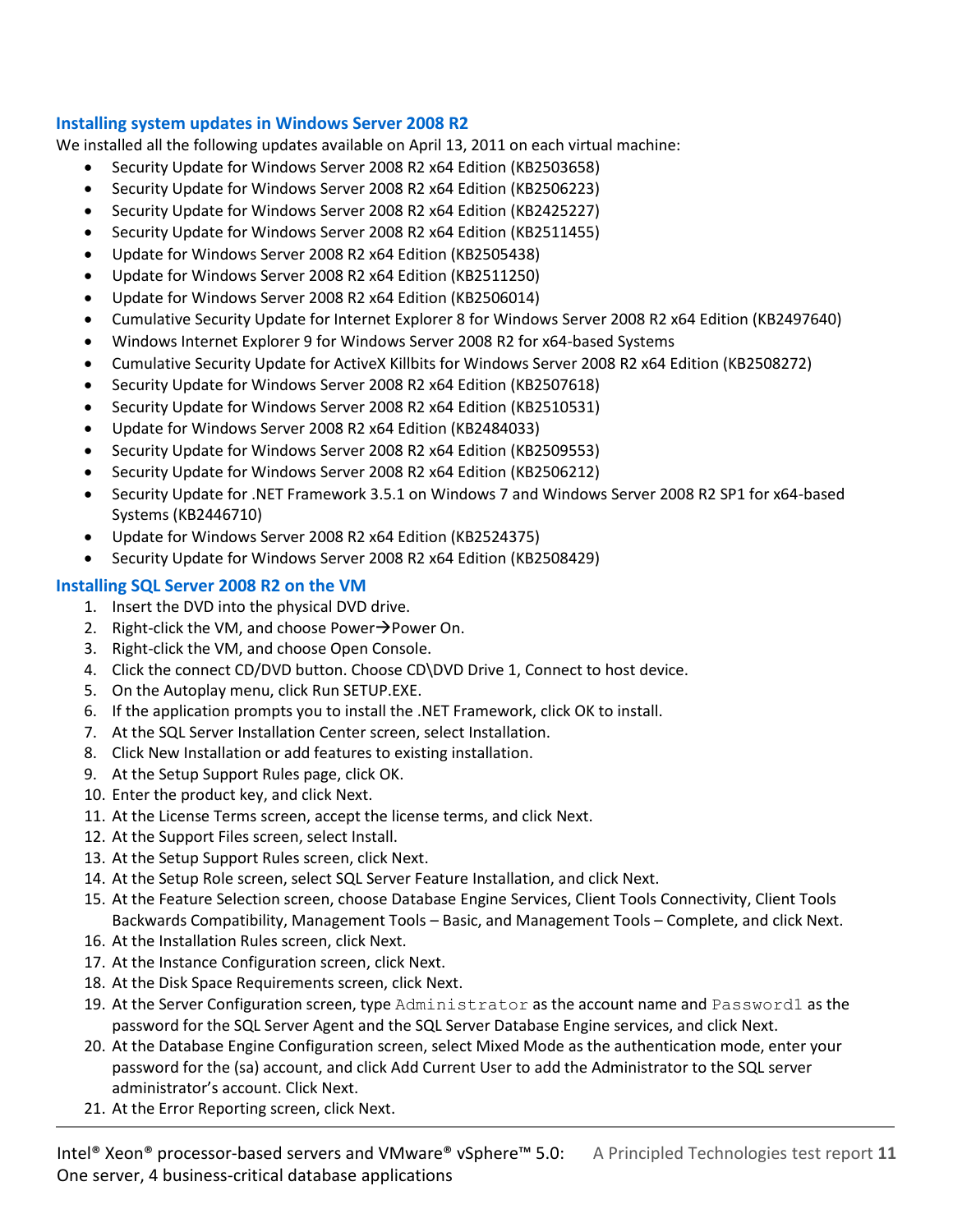- 22. At the Installation Configuration Rules screen, click Next.
- 23. At the Ready to Install screen, click Install.
- 24. At the Complete screen, click Close.

#### **Configuring SQL Server to run Benchmark Factory 6.5**

- 1. Click Start→All Programs→Microsoft SQL Server 2008 R2→SQL Server Management Studio.
- 2. Select SQL Server Authentication, type sa and Password1 as your login and password respectively, and click Connect.
- 3. Right-click Databases, and select New Database.
- 4. Set your initial size for your database and log files. This will pre-grow the database and logs to the size you wish to create.
- 5. Click in the Path Column, set a path for the database and logs to your appropriately sized virtual hard disk, and click OK.

#### **Moving and splitting tempdb**

- 1. Click Start $\rightarrow$ All Programs $\rightarrow$ Microsoft SQL Server 2008 R2 $\rightarrow$ SQL Server Management Studio.
- 2. Click New Query.
- 3. Type and run the following query to move tempdb:

```
use master;
GO
ALTER DATABASE tempdb 
MODIFY FILE ( NAME = tempdev , FILENAME = 'F:\TempDB\tempdb.mdf' )
GO
ALTER DATABASE tempdb 
MODIFY FILE ( NAME = templog , FILENAME = 'F:\TempDB\tempbb.1df' )
GO
```
- 4. Expand Databases  $\rightarrow$  System Databases, and right-click tempdb.
- 5. Click Properties.
- 6. Click Files.
- 7. Click Add three times.
- 8. Set the Initial Size, Path, and File Name for your three new tempdb files, and click OK.

#### **Setting up the client**

We used a Supermicro 6026T-NTR+ as a host server to virtualize clients. We installed a fresh copy of Windows 7

Professional Edition on each client machine.

#### **Installing Benchmark Factory on the client**

- 1. Right-click BenchmarkFactory\_6\_5\_0\_332.msi and select Install.
- 2. At the Welcome Screen, click Next.
- 3. Accept the License Terms, and click Next.
- 4. At the Destination Folder screen, click Next.
- 5. At the Ready to Install the Program screen, select Yes, install the default repository database, and click Install.
- 6. At the Installation Wizard Completed screen, click Finish.
- 7. Click Start $\rightarrow$ All Programs $\rightarrow$ Quest Software $\rightarrow$ Benchmark Factory for Databases.
- 8. At the Benchmark Factory repository tables prompt, click OK.
- 9. At the Load Scenario Wizard, click Cancel.
- 10. Click Help, and select Licensing.
- 11. Select Modify $\rightarrow$ Edit Key, and enter Benchmark factory Authorization Key and Site Message.

Intel® Xeon® processor-based servers and VMware® vSphere™ 5.0: A Principled Technologies test report **12** One server, 4 business-critical database applications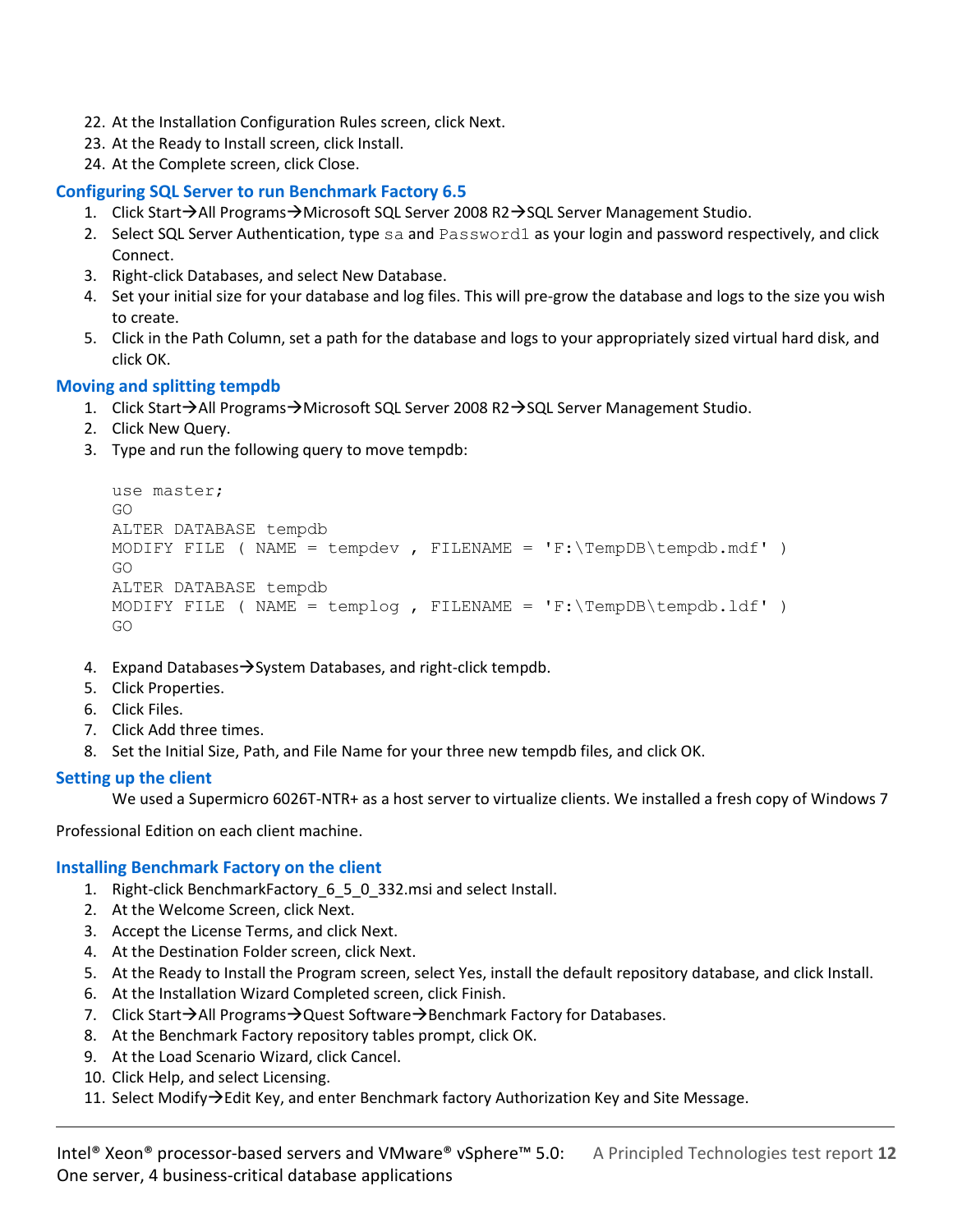12. Click OK, and click Close. Restart Benchmark Factory.

#### **Configuring Benchmark Factory**

- 1. Click Start→All Programs→Quest Software→Benchmark Factory for Databases.
- 2. At the Welcome to the Load Scenario Wizard screen, click Next.
- 3. At the Select Load Scenario screen, select Industry standard benchmarks (TPC-C, TPC-E, TPC-H…), and click Next.
- 4. At the Select Benchmark screen, select TPC-H, and click Next.
- 5. At the Select Profile screen, click New.
- 6. At the Welcome to the Profile Creation wizard, click Next.
- 7. Choose Microsoft SQL Server (Obsolete), and click Next.
- 8. At the Connection Information screen, enter the server name, select SQL Server Authentication as the Authentication mode, and enter login credentials.
- 9. Select the TCPH database, and click Next.
- 10. At the Profile Name screen, enter a name for the newly created profile, and click Next.
- 11. Click Finish.
- 12. At the Select Profile screen, select the newly created profile, and click Next.
- 13. At the Benchmark Scale screen, enter the appropriate benchmark scale, and click Next.
- 14. Select Create a new Benchmark Factory Script file, and click Next.
- 15. Uncheck Do you want the job to be automatically submitted to the jobs Queue?, and click Finish.

#### **Executing the benchmark**

We completed the following steps each time we executed a full run in order to best simulate a business

intelligence scenario. We performed three runs on each server to ensure that our results were valid representations of

server performance. We ran steps 7 and 8 on only the first run.

#### **Starting the run**

- 1. Turn on all four virtual machines one at a time to best allocate server resources to the VMs.
- 2. Run the following script to start SQL Server on the VMs under test:

```
cd "c:\Program Files\Microsoft SQL Server\MSSQL10_50.MSSQLSERVER\MSSQL\Binn" 
sqlservr.exe -c -x –E
```
- 3. Open Benchmark Factory on all four clients.
- 4. Wait 10 minutes.
- 5. Queue up the Power task.
- 6. Wait until Benchmark Factory finishes.
- 7. Run the following SQL script to disable SQL statistics:

```
USE [master]
GO
ALTER DATABASE [tpch150s] SET AUTO_CREATE_STATISTICS OFF
GO
ALTER DATABASE [tpch150s] SET AUTO UPDATE STATISTICS OFF
GO
ALTER DATABASE [tpch150s] SET DATE_CORRELATION_OPTIMIZATION ON
GO
```
- 8. Restart all four virtual machines.
- 9. Wait 10 minutes.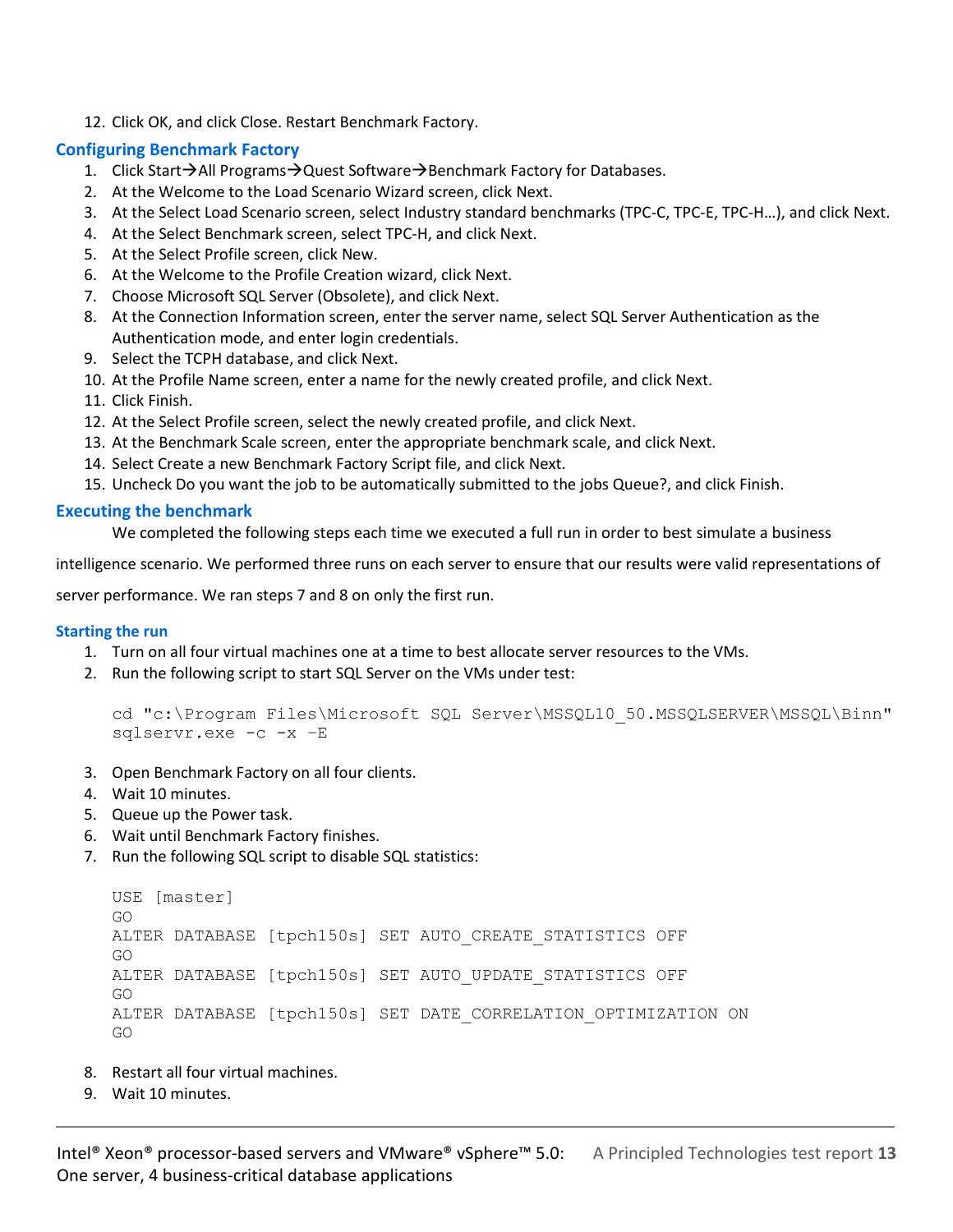- 10. Queue up the Power task. This run is meant to be used as a tuning run to load the database into memory.
- 11. Wait 10 minutes.
- 12. Queue up the Power task.